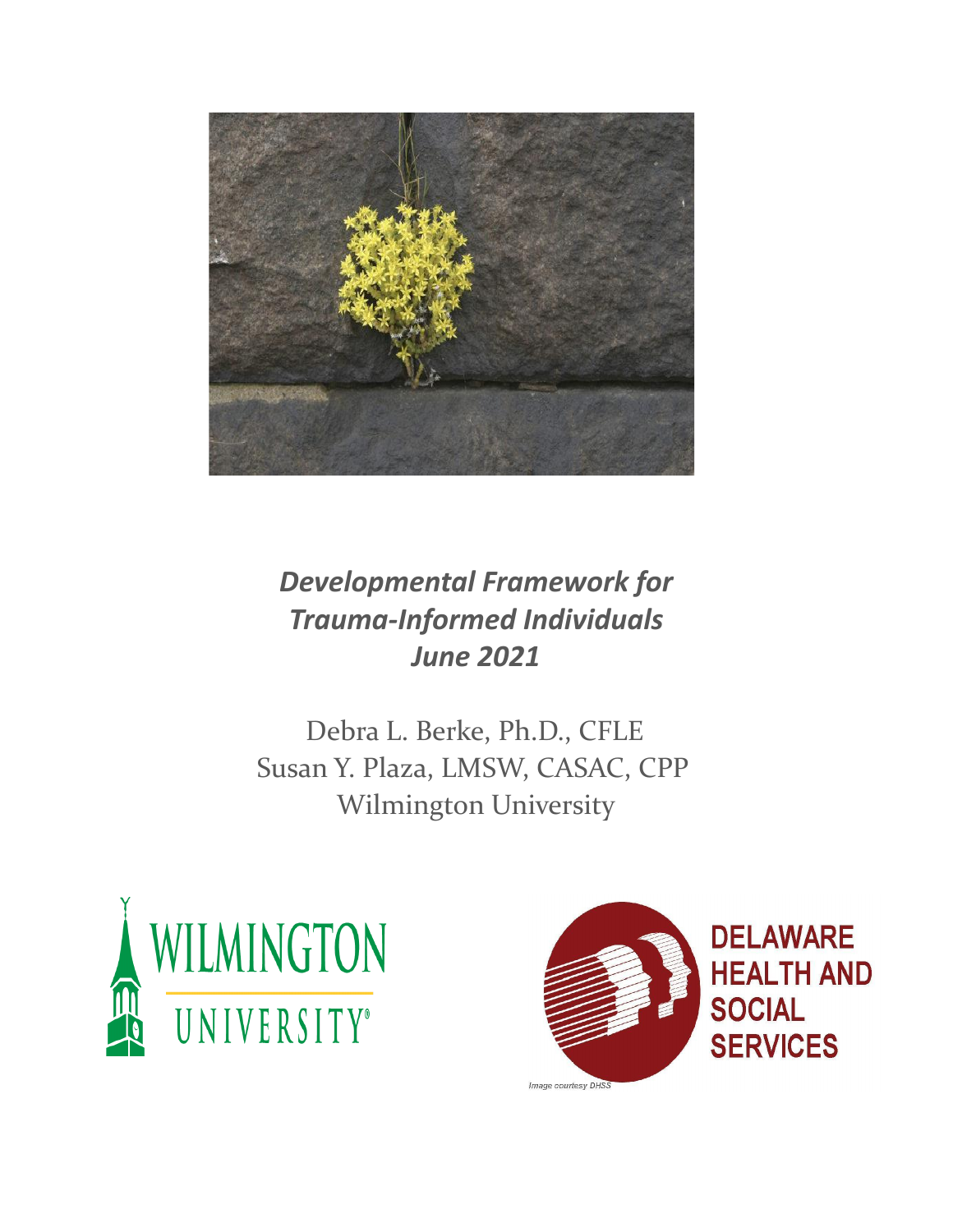## **Developmental Framework for Trauma-Informed Individuals**

(Originally developed for the Department of Health and Social Services, State of Delaware, November, 2019; revised June, 2021)

"People often have many different types of trauma in their lives. People who have been traumatized need support and understanding from those around them. Often, trauma survivors can be re-traumatized by well-meaning individuals including service providers" ([http://www.traumainformedcareproject.org/\).](http://www.traumainformedcareproject.org/))

"During the COVID-19 pandemic, we are seeing even more people impacted by trauma – whether it's dealing with the disease itself, the loss of a job or housing, or the emotional, mental and physical toll of these uncertain times. At the Department of Health and Social Services, we know that by embracing trauma awareness, we can better meet the needs of the clients we serve and also practice the critical component of self-care." (Secretary Molly Magarik, 2021). Thank you for joining us on the journey to being trauma-informed!

In 2019 the Department of Health and Social Services (DHSS) collaborated with Wilmington University to describe the core components of trauma-informed so that DHSS employees will better understand the needs of clients statewide, many of whom have experienced trauma in their lives. These competencies have recently been updated based on innovations in the field.

Trauma-informed components include knowledge, skills, and attitudes that are typically associated with the trauma-informed continuum. This continuum of becoming trauma-informed begins with becoming trauma aware, moves to trauma sensitive, trauma responsive, and, finally, trauma-informed (see stages defined below). The stages are not always mutually exclusive and individuals may attain competencies in multiple stages.

This document promotes a common understanding of the levels of trauma-informed care. Managers, supervisors, training administrators and others may use this document as a guide for staff to achieve trauma-informed competencies, through training and other methods. The goal is to reach the most appropriate level for one's position. DHSS employees who have participated in previous trauma-informed care training stated "I believe the training provided me with valuable information and tools to be a better employee, family member and citizen."

**TRAUMAAWARE –** *This is the first developmental phase on the journey toward being trauma-informed. Organizational staff and leadership are aware of the prevalence of trauma among those using services as well as the workforce itself. They are able to explain and advocate for trauma-informed care.*

**TRAUMA SENSITIVE -** *This developmental phase builds on the awareness that traumainformed care is needed. Once the staff and leadership of an organization understand and can speak about the need for trauma-informed care, they move into the trauma sensitive phase where they build knowledge and create readiness for change.*

**TRAUMA RESPONSIVE**- *In this phase organizations have begun to change their organizational culture to highlight the role of trauma. At all levels of the organization, staff*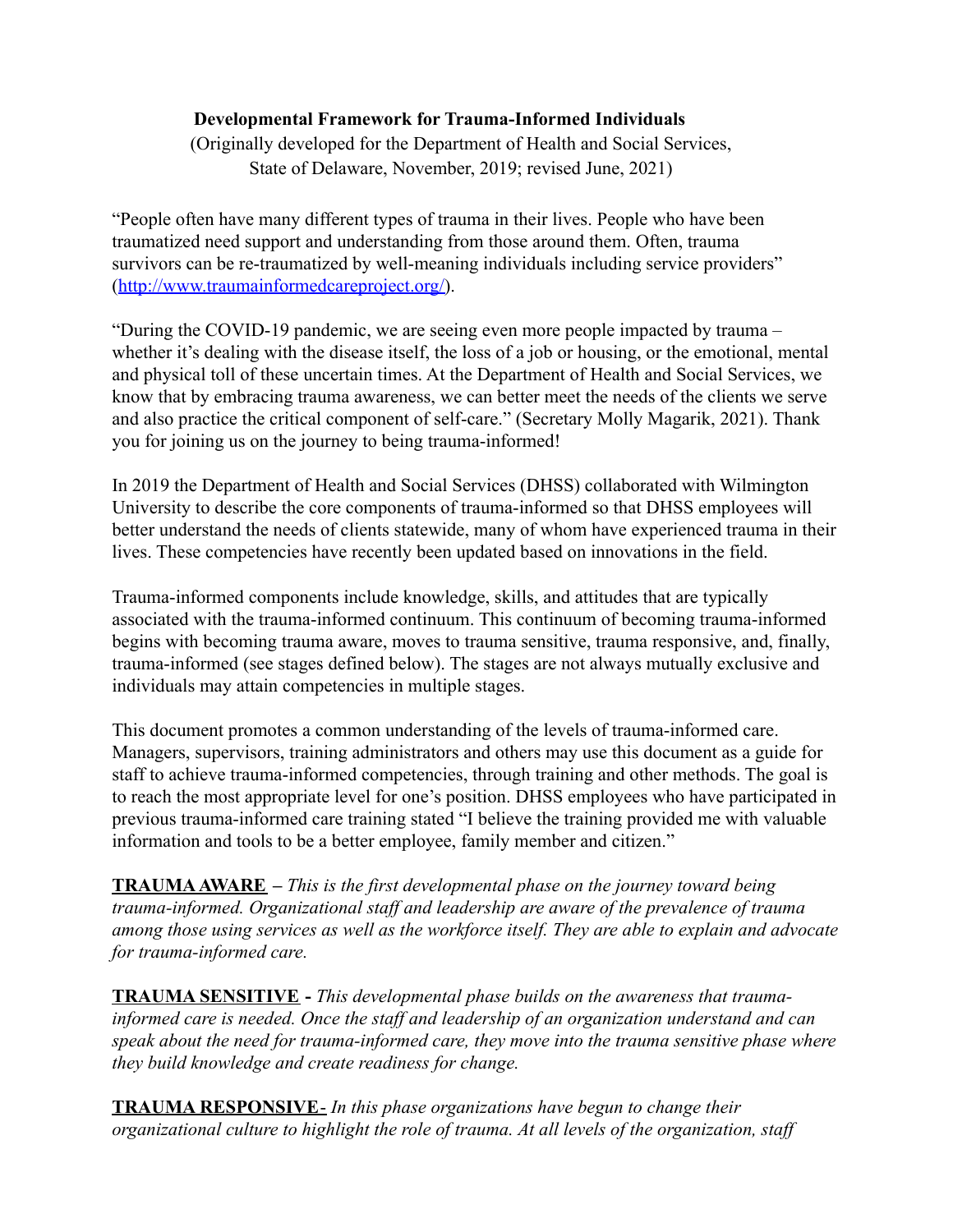*begins re-thinking the routines and infrastructure of the organization and begins integrating trauma-informed principles into behavior and practices.*

**TRAUMA-INFORMED -** *In this final phase, the staff and organization implement traumainformed care. Policies and practice support the principles of trauma-informed care and create a culture and environment that feels safe, empowering, trustworthy, and welcoming. This is an ongoing process of continuous improvement and monitoring for both individual employees as well as the organization itself.*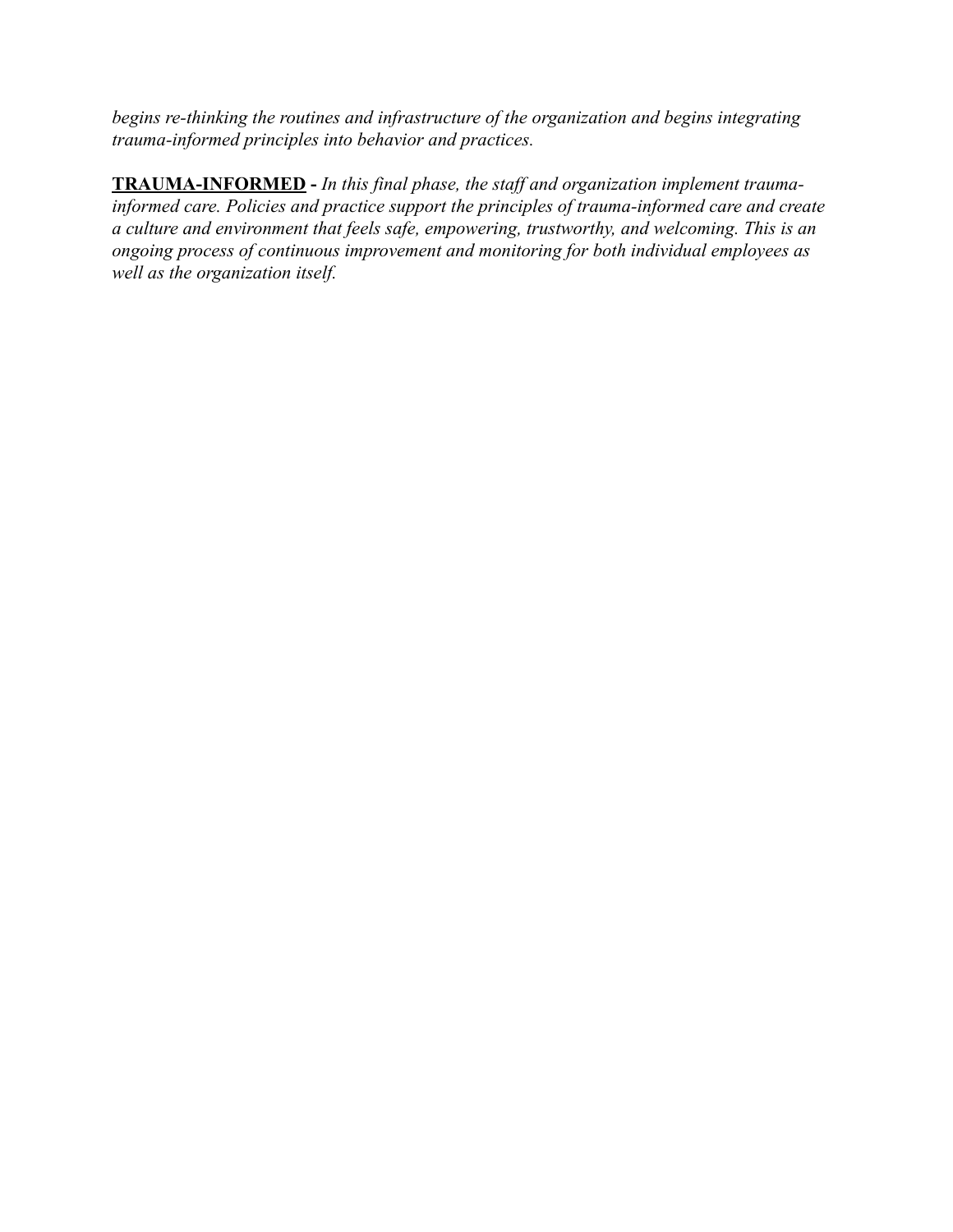| <b>Trauma Aware</b> |                                                                                                                                                                                                                                            |  |
|---------------------|--------------------------------------------------------------------------------------------------------------------------------------------------------------------------------------------------------------------------------------------|--|
|                     | Emphasis in this stage is on building knowledge and beginning to change attitudes                                                                                                                                                          |  |
|                     |                                                                                                                                                                                                                                            |  |
| Knowledge           | Defines trauma and toxic stress                                                                                                                                                                                                            |  |
|                     | Describes the three "E's" (event, experience, effects)                                                                                                                                                                                     |  |
|                     | Describes prevalence of trauma                                                                                                                                                                                                             |  |
|                     | Identifies and describes key signs and symptoms of trauma                                                                                                                                                                                  |  |
|                     | Describes the short and long term impacts of trauma on the mind, body, and spirit                                                                                                                                                          |  |
|                     | Recognizes that the impact of trauma can change the way service providers see and<br>interact with others                                                                                                                                  |  |
|                     | Describes the 3 realms of ACEs (household, community and environmental adverse<br>experiences)                                                                                                                                             |  |
|                     | Describes resilience                                                                                                                                                                                                                       |  |
|                     | Recognizes the importance of the role of protective factors in preventing and<br>ameliorating the impacts of trauma                                                                                                                        |  |
|                     | Recognizes that there are 6 SAMHSA principles of trauma-informed care (safety;<br>trustworthiness and transparency; peer support; collaboration and mutuality;<br>empowerment, voice, and choice; cultural, historical, and gender issues) |  |
|                     | Describes vicarious trauma, secondary traumatic stress, re-traumatization, and<br>compassion fatigue \                                                                                                                                     |  |
|                     | Describes self-care                                                                                                                                                                                                                        |  |
|                     |                                                                                                                                                                                                                                            |  |
| <b>Skills</b>       | N/A                                                                                                                                                                                                                                        |  |
|                     |                                                                                                                                                                                                                                            |  |
|                     |                                                                                                                                                                                                                                            |  |
| <b>Attitudes</b>    | Open to the prevalence of trauma and the impact of trauma and toxic stress on<br>themselves and people served                                                                                                                              |  |
|                     | Values the lived experience of peers/participants                                                                                                                                                                                          |  |
|                     |                                                                                                                                                                                                                                            |  |
|                     |                                                                                                                                                                                                                                            |  |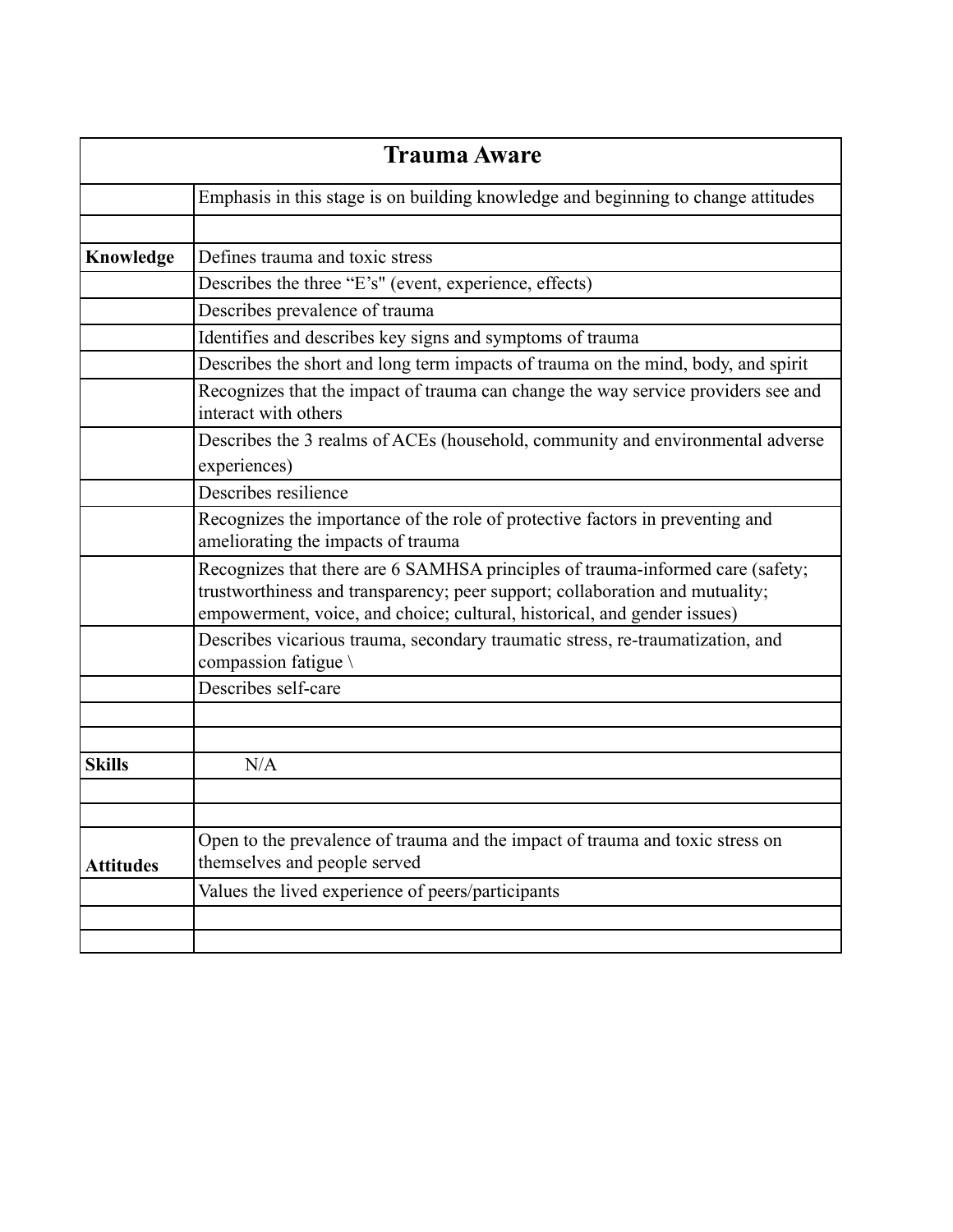|               | <b>Trauma Sensitive</b>                                                                                                                                                                      |
|---------------|----------------------------------------------------------------------------------------------------------------------------------------------------------------------------------------------|
|               | Emphasis in this stage is continued knowledge building and creating readiness for<br>change (self-examination, self-awareness)                                                               |
|               | Knowledge and readiness differs depending on level (basic or advanced)                                                                                                                       |
| Knowledge     | Understands impact of trauma over the lifespan                                                                                                                                               |
|               | Summarizes the findings of the Adverse Childhood Experiences Study                                                                                                                           |
|               | Describes the interconnection of violence, trauma, $\&$ social issues (Adverse<br><b>Community Environments)</b>                                                                             |
|               | Describes the impact of environmental adversity on individuals,<br>communities, and society.                                                                                                 |
|               | Describes the impact of historical and cultural trauma                                                                                                                                       |
|               | Explains how behaviors, including those that appear to be "problems" or symptoms,<br>often reflect trauma related coping skills individuals need to protect themselves and<br>survive        |
|               | Understands the complex needs of trauma survivors                                                                                                                                            |
|               | Understands the key assumptions of trauma-informed care (the 4 R's: realization,                                                                                                             |
|               | recognize, respond, resist re-traumatization)                                                                                                                                                |
|               | Understands how protective factors, such as strong emotional connections to safe<br>and non-judgmental people and individual resilience, can prevent and ameliorate the<br>impacts of trauma |
|               | Identifies ways that individuals can be re-traumatized or triggered by the systems and<br>services designed to help them                                                                     |
|               | Explains the 6 SAMHSA principles of trauma-informed care (safety; trustworthiness                                                                                                            |
|               | and transparency; peer support; collaboration and mutuality; empowerment, voice, and<br>choice; cultural, historical, and gender issues)                                                     |
|               | Describes how the attitudes and perceptions of service providers may be influenced by<br>trauma                                                                                              |
|               | Understands the role of self-care in a trauma-informed approach                                                                                                                              |
|               |                                                                                                                                                                                              |
| <b>Skills</b> | Basic: minimal interaction with service recipients                                                                                                                                           |
|               | Demonstrates knowledge, attitudes and values of a trauma champion (e.g., enthusiastic<br>about and appreciates the value of a trauma-informed approach)                                      |
|               | Demonstrates ability to maintain healthy boundaries                                                                                                                                          |
|               | Demonstrates ability to maintain confidentiality                                                                                                                                             |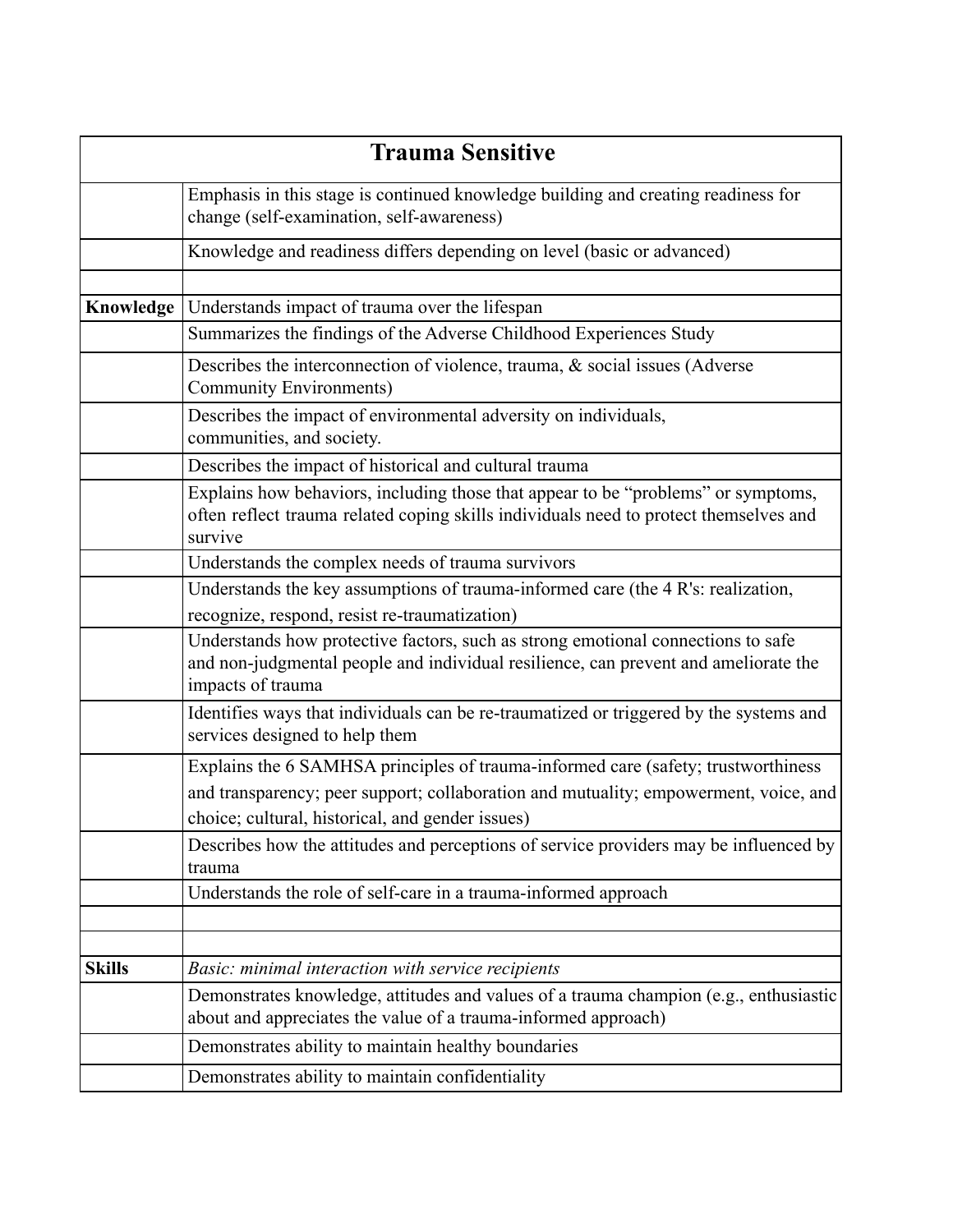| Demonstrates ability to be self-reflective                                       |
|----------------------------------------------------------------------------------|
|                                                                                  |
| Advanced: direct interaction with service recipients                             |
| Demonstrates ability to establish trusting relationships with peers/participants |

Demonstrates ability to engage peers/participants with empathy, warmth, and sincerity Demonstrates ability to sometimes/occasionally interpret behaviors, including those that appear to be "problems" or symptoms, as trauma related coping skills individuals need to protect themselves and survive

Attitudes Healing from trauma is transformative

Healing builds strength in the "broken places"

Willing to examine personal beliefs about and experiences of trauma and childhood adversity

Belief that providing trauma-informed/developmentally sensitive care is an appropriate and important role for anyone involved in providing services to others

Peers and program participants are the experts in their own journey Believes that providing trauma-informed/developmentally sensitive care is an appropriate and important role for anyone involved in providing services to others

Willing to seek out professional development opportunities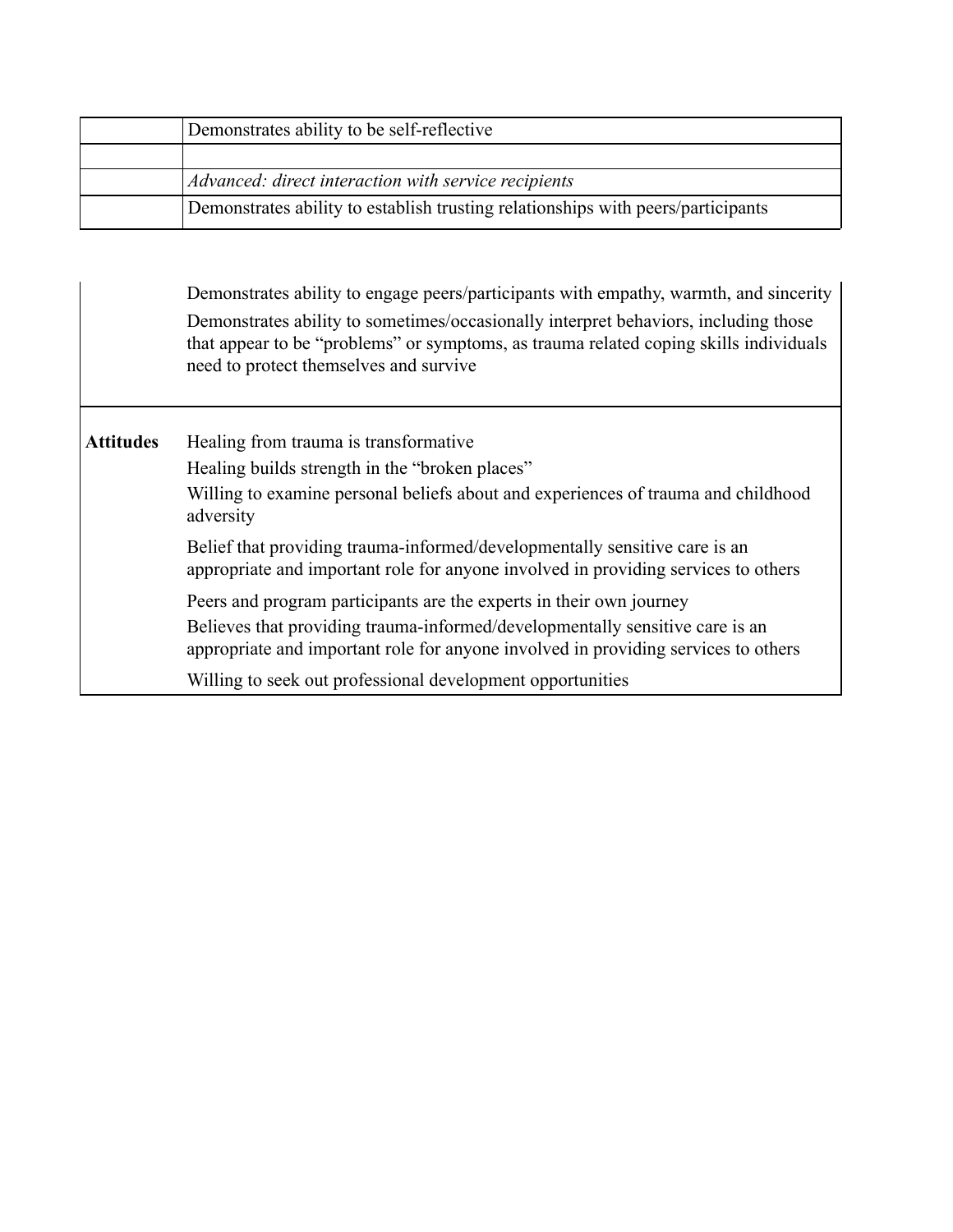| <b>Trauma Responsive</b> |                                                                                                                                                                                                                                                                                                                                                           |
|--------------------------|-----------------------------------------------------------------------------------------------------------------------------------------------------------------------------------------------------------------------------------------------------------------------------------------------------------------------------------------------------------|
|                          | Emphasis in this stage is on integrating trauma-informed principles into behavior<br>and practices                                                                                                                                                                                                                                                        |
|                          | Knowledge and skill differs by level (basic or advanced)                                                                                                                                                                                                                                                                                                  |
|                          |                                                                                                                                                                                                                                                                                                                                                           |
| Knowledge                | Understands the differences among various kinds of abuse and trauma (e.g., physical,<br>emotional, and sexual abuse; domestic violence; experiences of war for both combat<br>veterans and survivors of war; natural disasters; community violence)                                                                                                       |
|                          | Demonstrates knowledge of the impact of trauma on diverse cultures with regard to the<br>meanings various cultures attach to trauma                                                                                                                                                                                                                       |
|                          | Understands the multi-generational nature of trauma and the 3 realms of ACEs<br>(household, community, and environment)                                                                                                                                                                                                                                   |
|                          | Examines personal beliefs about and experiences of trauma and childhood adversity and<br>the impact these have on interactions with clients, colleagues, organizations, and<br>systems                                                                                                                                                                    |
|                          | Understands the importance of not engaging in behaviors that might activate<br>trauma symptoms or acute stress reactions in self or others                                                                                                                                                                                                                |
|                          | Explains how the 6 SAMHSA principles of trauma-informed care can be integrated into<br>their work (safety; trustworthiness and transparency; peer support; collaboration and<br>mutuality; empowerment, voice, and choice; cultural, historical, and gender issues)<br>Understands how to use protective factors, such as strong emotional connections to |
|                          | safe and non-judgmental people and individual resilience, to prevent and ameliorate the<br>impacts of trauma                                                                                                                                                                                                                                              |
|                          | Understands the building blocks of establishing a trusting relationship                                                                                                                                                                                                                                                                                   |
|                          | Understands collaborative decision-making processes and the need to seek common<br>ground                                                                                                                                                                                                                                                                 |
|                          | Understands the importance of early detection and intervention of primary, secondary<br>and vicarious trauma stress reactions                                                                                                                                                                                                                             |
|                          |                                                                                                                                                                                                                                                                                                                                                           |
|                          |                                                                                                                                                                                                                                                                                                                                                           |
| <b>Skills</b>            | Basic: minimal interaction with service recipients                                                                                                                                                                                                                                                                                                        |
|                          | Demonstrates ability to create a safe, welcoming physical environment                                                                                                                                                                                                                                                                                     |
|                          | Demonstrates ability to create a safe, welcoming, psychologically and emotionally                                                                                                                                                                                                                                                                         |
|                          | supportive environment                                                                                                                                                                                                                                                                                                                                    |
|                          | Demonstrates ability to establish and maintain transparency in actions and interactions                                                                                                                                                                                                                                                                   |
|                          | Demonstrates ability to establish trusting relationships with colleagues                                                                                                                                                                                                                                                                                  |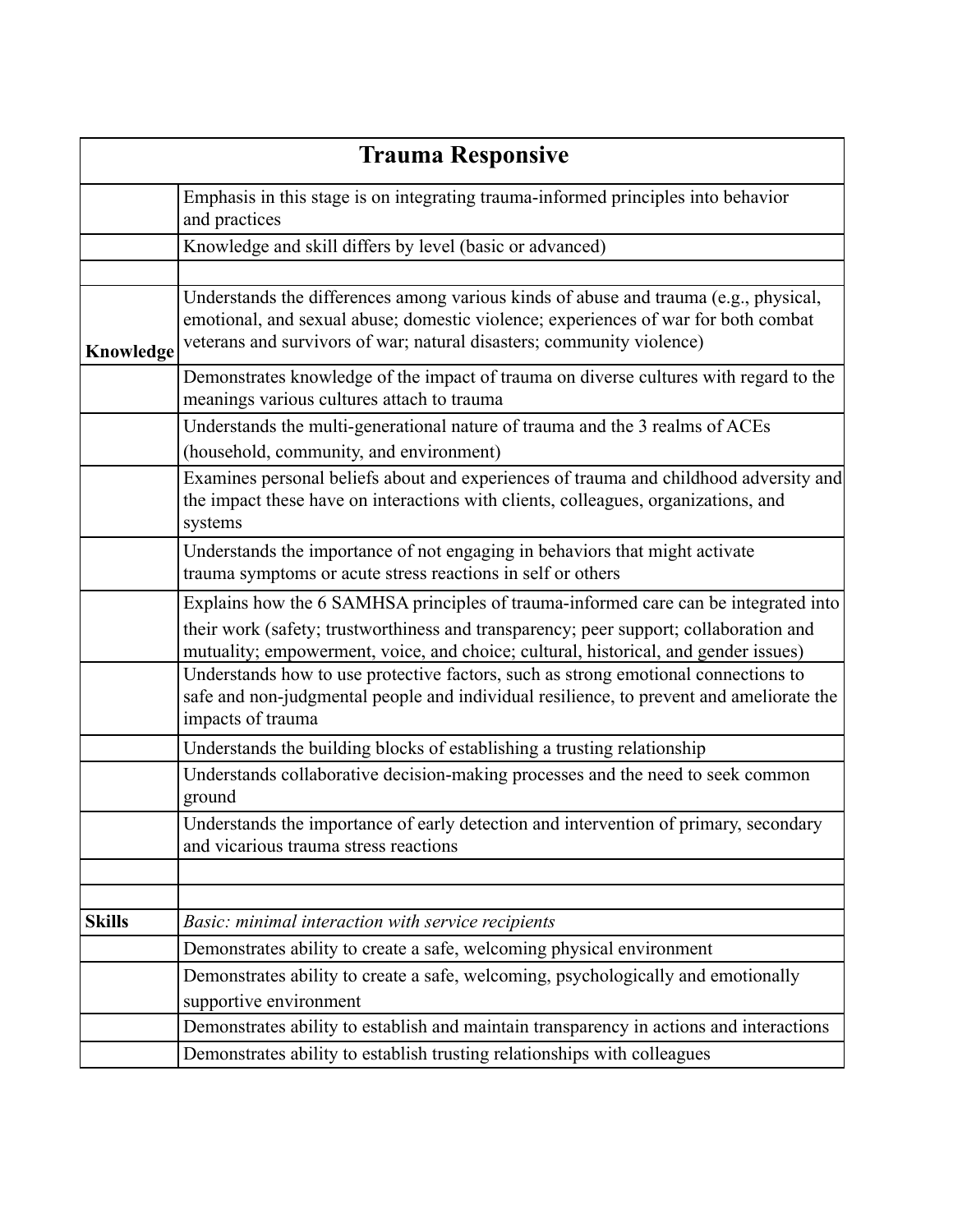| Demonstrates ability to communicate and collaborate with peers/participants in a<br>respectful, inclusive manner                                        |
|---------------------------------------------------------------------------------------------------------------------------------------------------------|
| Actively engages in appropriate self-care activities that lessen the impact of primary,<br>secondary, and vicarious trauma reactions on self and others |
|                                                                                                                                                         |

## *Advanced: direct interaction with service recipients* Demonstrates the practice of thinking "trauma first" in interactions with others Actively solicits feedback/reflection on application of trauma-informed care in work Demonstrates ability to accurately perceive, assess, and express emotions and model non-violent ways of communicating those emotions in order to maintain a safe environment for self and others Demonstrates ability to communicate and collaborate with individuals, families, professionals and communities to establish supportive relationships for growth and healing Exhibits an interpersonal style that is direct, willing to change as a result of interactions, reflective, engaging, honest, trustworthy, culturally competent and eliminates the use of labels that characterize people or their behaviors as being abnormal Demonstrates ability to use a trauma-informed approach in response to a variety of ways clients express stress reactions both behaviorally (e.g., avoidance, aggression, passivity) and psychologically/emotionally (e.g., hyperarousal, avoidance, intrusive memories) Demonstrates ability to support peers in skill development by sharing knowledge and power Demonstrates ability to identify individuals' strengths, coping resources, and resilience Demonstrates ability to adequately integrate trauma resources into service delivery Promotes the active engagement of self-care activities for self and others **Attitudes** Healing happens in relationships Adopts a universal approach to trauma and provide services in a manner that is welcoming and appropriate for all, including individuals and families who have experienced trauma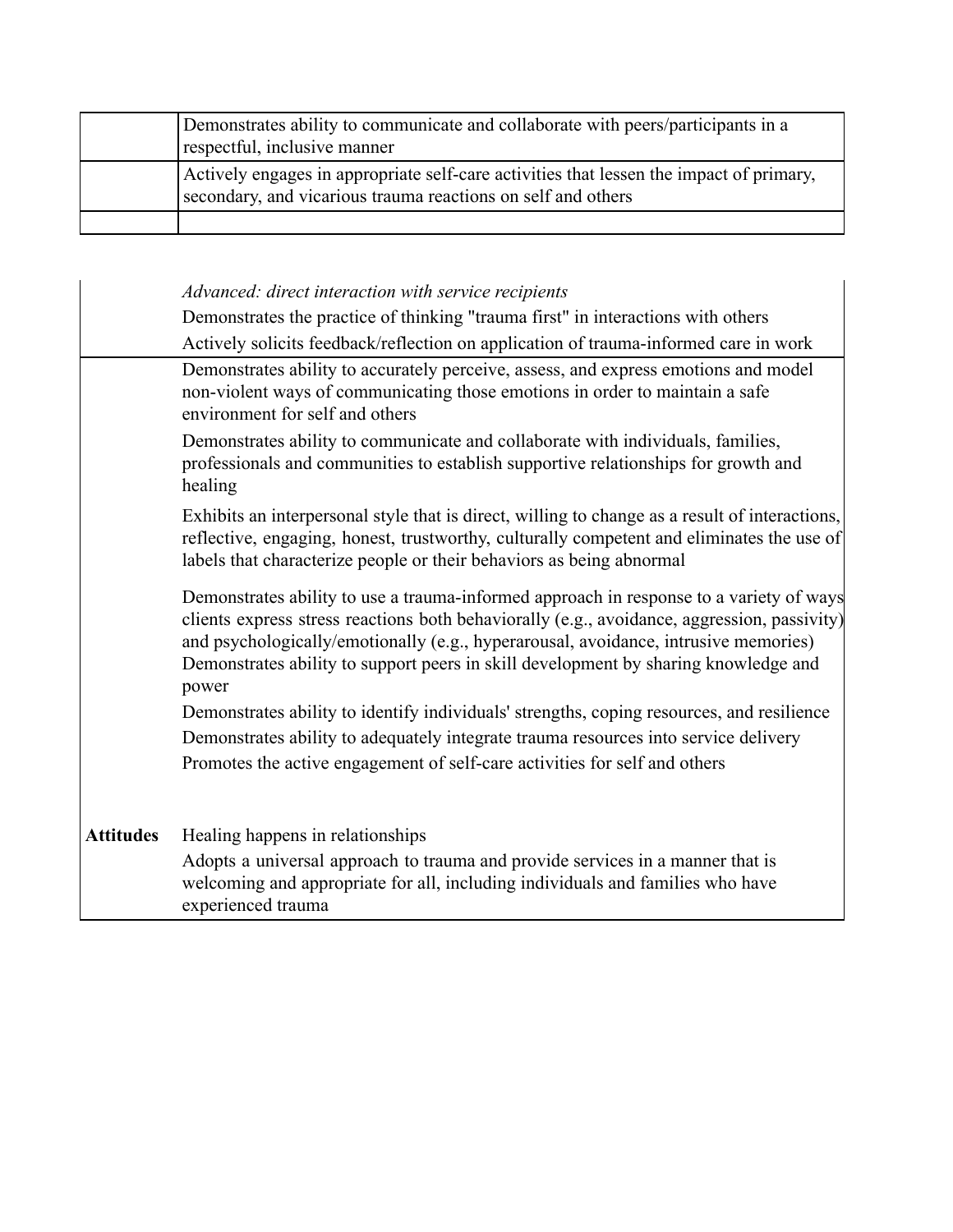| <b>Trauma Informed</b> |                                                                                                                                                                                                                                                                             |  |
|------------------------|-----------------------------------------------------------------------------------------------------------------------------------------------------------------------------------------------------------------------------------------------------------------------------|--|
|                        | Emphasis in this stage is on continuous improvement and monitoring of trauma-<br>informed knowledge/skills/attitudes                                                                                                                                                        |  |
|                        |                                                                                                                                                                                                                                                                             |  |
| Knowledge              | Understands trauma-informed and trauma specific care, including knowing the key<br>elements of a trauma-informed system and being familiar with evidence-based<br>trauma treatment models                                                                                   |  |
|                        | Understands how to automatically integrate the 6 SAMHSA principles into any<br>new policies/procedures (safety; trustworthiness and transparency; peer support;<br>collaboration and mutuality; empowerment, voice, and choice; cultural, historical,<br>and gender issues) |  |
|                        | Easily identifies and describes relevant resources for trauma specific treatment<br>and trauma-informed services                                                                                                                                                            |  |
|                        | Educates and supports peers about the need to recognize and address their risk of<br>secondary/vicarious trauma and how they may be negatively affected by interaction<br>with others                                                                                       |  |
|                        | Understands healthy boundaries within trauma-informed contexts                                                                                                                                                                                                              |  |
|                        | Understands the role of staff self-disclosure in trauma-informed settings                                                                                                                                                                                                   |  |
|                        | Demonstrates the ability to critically evaluate and apply current science on trauma-<br>informed care                                                                                                                                                                       |  |
|                        | Demonstrates the ability to effectively and accurately communicate and educate<br>scientific knowledge about trauma to a broad range of audiences, including those<br>impacted by trauma                                                                                    |  |
|                        |                                                                                                                                                                                                                                                                             |  |
|                        |                                                                                                                                                                                                                                                                             |  |
| <b>Skills</b>          | Basic: minimal interaction with service recipients                                                                                                                                                                                                                          |  |
|                        | Facilitates trauma-informed collaborative relationships, as appropriate for the level                                                                                                                                                                                       |  |
|                        | of interaction, with service recipients and colleagues which include                                                                                                                                                                                                        |  |
|                        | demonstrating care, respect, cultural competence and developmental sensitivity                                                                                                                                                                                              |  |
|                        | Demonstrates ability to practice self-care in an intentional, consistent manner                                                                                                                                                                                             |  |
|                        | Provides expertise as a trainer, mentor, coach, consultant, and role model to promote                                                                                                                                                                                       |  |
|                        | and support changes, as appropriate, to policies, practices, and employee<br>development                                                                                                                                                                                    |  |
|                        |                                                                                                                                                                                                                                                                             |  |
|                        | Advanced: direct interaction with service recipients                                                                                                                                                                                                                        |  |
|                        | Facilitates trauma-informed collaborative relationships with service recipients and<br>colleagues which include demonstrating care, respect, cultural competence and<br>developmental sensitivity                                                                           |  |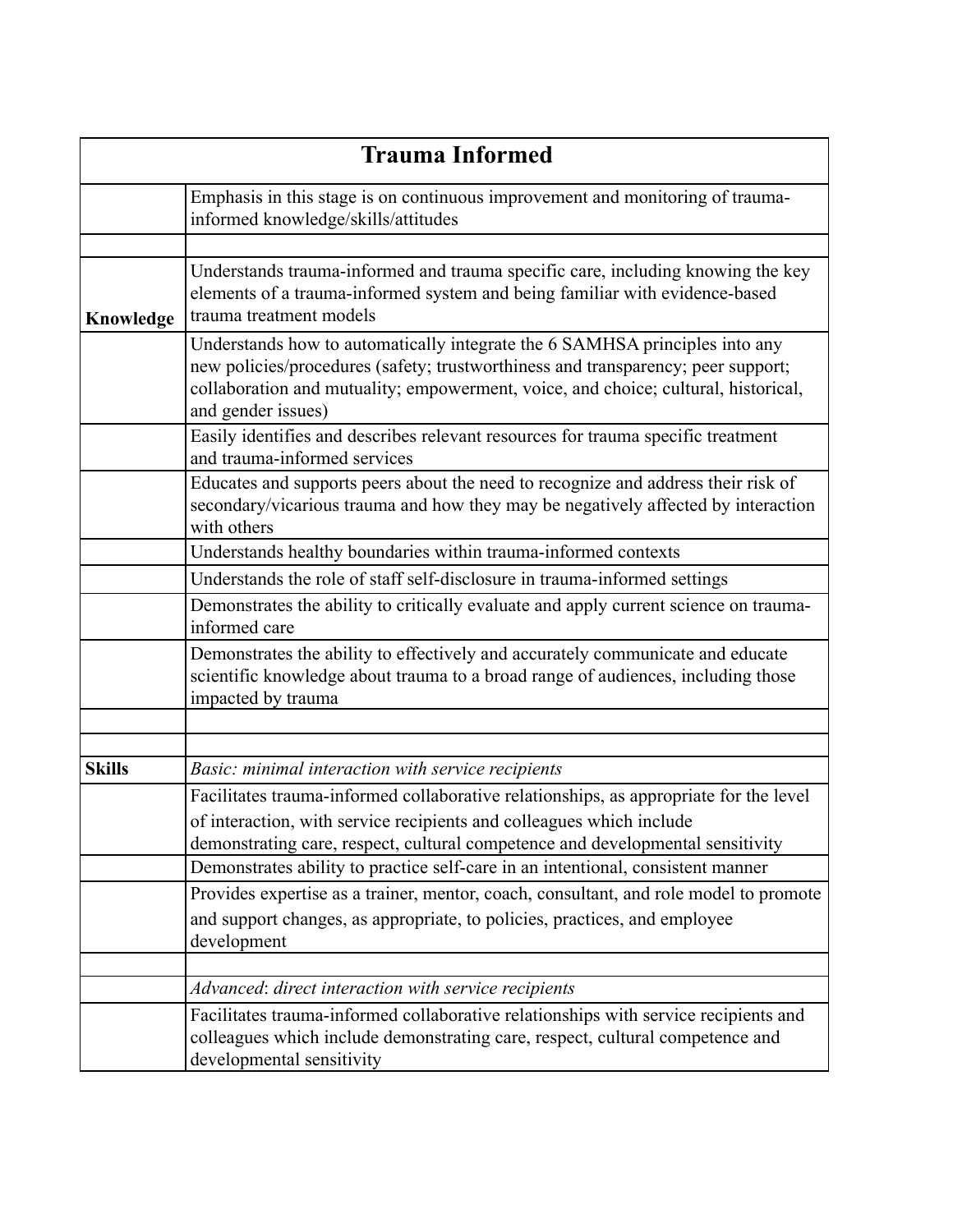|                                                                                                                                                                                                                                                                                                                                                                                                                                                                                                                                                                                                                                                                 | Employs strengths-based approaches, maximizing safety for all and opportunities for                                                                                                                                                                      |  |  |
|-----------------------------------------------------------------------------------------------------------------------------------------------------------------------------------------------------------------------------------------------------------------------------------------------------------------------------------------------------------------------------------------------------------------------------------------------------------------------------------------------------------------------------------------------------------------------------------------------------------------------------------------------------------------|----------------------------------------------------------------------------------------------------------------------------------------------------------------------------------------------------------------------------------------------------------|--|--|
|                                                                                                                                                                                                                                                                                                                                                                                                                                                                                                                                                                                                                                                                 | individual choice and control<br>Provides trauma-informed screening and assessment including obtaining appropriate<br>client and family histories to determine exposure to trauma/childhood adversity and<br>risk and protective factors, when indicated |  |  |
|                                                                                                                                                                                                                                                                                                                                                                                                                                                                                                                                                                                                                                                                 |                                                                                                                                                                                                                                                          |  |  |
| Facilitates referrals and access to trauma-informed and trauma specific treatment<br>services for service recipients as needed<br>Educates others about risk and protective factors associated with trauma, the "pair of<br>ACEs," and healthy development, and assists them with developing tools/strategies<br>to strengthen development<br>Demonstrates ability to practice self-care in an intentional, consistent manner and to<br>promote same ability in all DHSS employees and clients<br>Provides expertise as a trainer, mentor, coach, consultant, and role model to promote<br>and support changes to policies, practices, and employee development |                                                                                                                                                                                                                                                          |  |  |
| <b>Attitudes</b>                                                                                                                                                                                                                                                                                                                                                                                                                                                                                                                                                                                                                                                | Pathways to recovery are diverse and vary from individual to individual<br>Recovery is a spiral, non-direct path, not direct, not linear<br>Recovery from trauma is possible for all                                                                     |  |  |
|                                                                                                                                                                                                                                                                                                                                                                                                                                                                                                                                                                                                                                                                 | Informed chaina in<br>central                                                                                                                                                                                                                            |  |  |
|                                                                                                                                                                                                                                                                                                                                                                                                                                                                                                                                                                                                                                                                 | to trauma re<br>Recognizes<br>involving                                                                                                                                                                                                                  |  |  |
|                                                                                                                                                                                                                                                                                                                                                                                                                                                                                                                                                                                                                                                                 | clients/parents/caregivers as partners in the process of                                                                                                                                                                                                 |  |  |
|                                                                                                                                                                                                                                                                                                                                                                                                                                                                                                                                                                                                                                                                 | recovery from trauma and childhood adversity maximizes the potential for healing                                                                                                                                                                         |  |  |
|                                                                                                                                                                                                                                                                                                                                                                                                                                                                                                                                                                                                                                                                 | Recognizes the importance of ongoing professional development based on evidence-                                                                                                                                                                         |  |  |
|                                                                                                                                                                                                                                                                                                                                                                                                                                                                                                                                                                                                                                                                 | based and evidence-informed practices                                                                                                                                                                                                                    |  |  |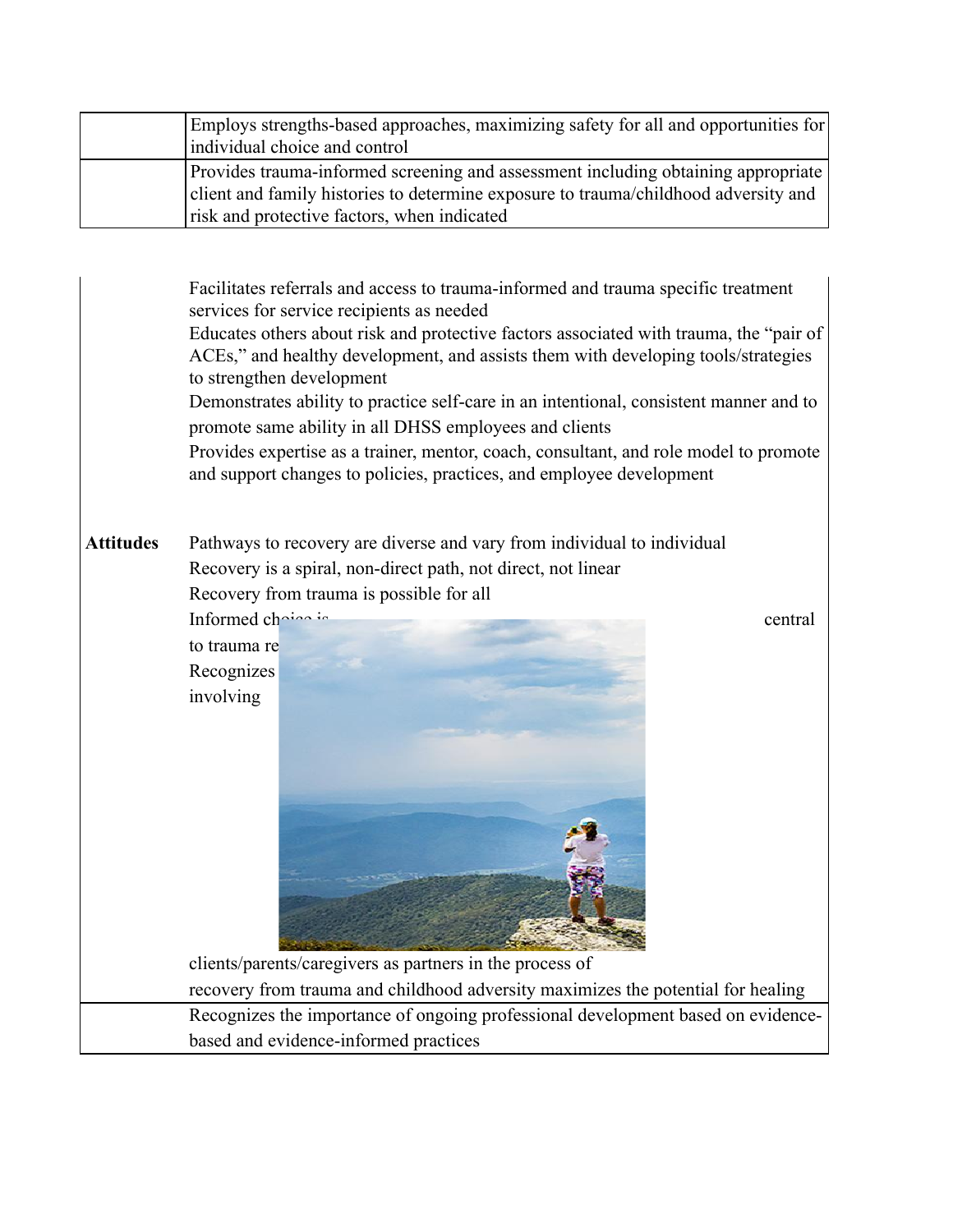## **References**

Abrahams, I.A., Ali, O., Davidson, L., Evans, A. C., King, J. K., Poplawski, P., et al. (2010). Trauma-Informed Counselor Competencies Checklist. Retrieved from https:/[/www.ncbi.nlm.nih.gov/books/NBK207194/box/part2\\_ch2.box7/?report=objectonly](http://www.ncbi.nlm.nih.gov/books/NBK207194/box/part2_ch2.box7/?report=objectonly)

American Psychological Association. (2015). Guidelines on Trauma Competencies for Education and Training. Retrieved from https:/[/www.apa.org/ed/resources/trauma-competencies](http://www.apa.org/ed/resources/trauma-competencies-)training.pdf

Delaware Developmental Framework for Trauma Informed Care. (2019). Retrieved from https://governor.delaware.gov/wp-content/uploads/sites/24/2019/02/Delaware-Developmental-Fra mework-FSCC.pdf

Mapping Tool: Core Competencies for Trauma-Informed Staff. (2012). Retrieved from <http://www.parentcenterhub.org/wp-content/uploads/2017/11/Trauma-Materials.pdf>

Missouri Model: A Developmental Framework for Trauma Informed, MO Dept. of Mental Health and Partners. (2014). Retrieved from https://dmh.mo.gov/trauma/MO%20Model%20Working%20Document%20february%202015.pdf

Number Story. (2021). Retrieved from https://numberstory.org/?gclid=CjwKCAjwieuGBhAsEiwA1Ly\_nUJSQlhF7c2cQrqDBAkuI3R YDQ-mxa635Iz\_cIp13oaOPe6U8WezBRoC4WwQAvD\_BwE

Substance Abuse and Mental Health Services Administration (SAMHSA). (2014). Building a Trauma-Informed Workforce. Retrieved from https:/[/www.ncbi.nlm.nih.gov/books/NBK207194/](http://www.ncbi.nlm.nih.gov/books/NBK207194/)

The Multiplying Connections Initiative. (n.d.). Retrieved from [www.multiplyingconnections.org](http://www.multiplyingconnections.org/)

The Trauma-Informed Roadmap for Ohio's Domestic Violence Programs. (2018). Retrieved from <http://www.odvn.org/resource/Ohio%20trauma%20informed%20roadmap%202018.pdf>

Trauma Informed Oregon. (2019). Retrieved from https://traumainformedoregon.org

Trauma Matters Delaware. (2021). Retrieved from https://traumamattersdelaware.org/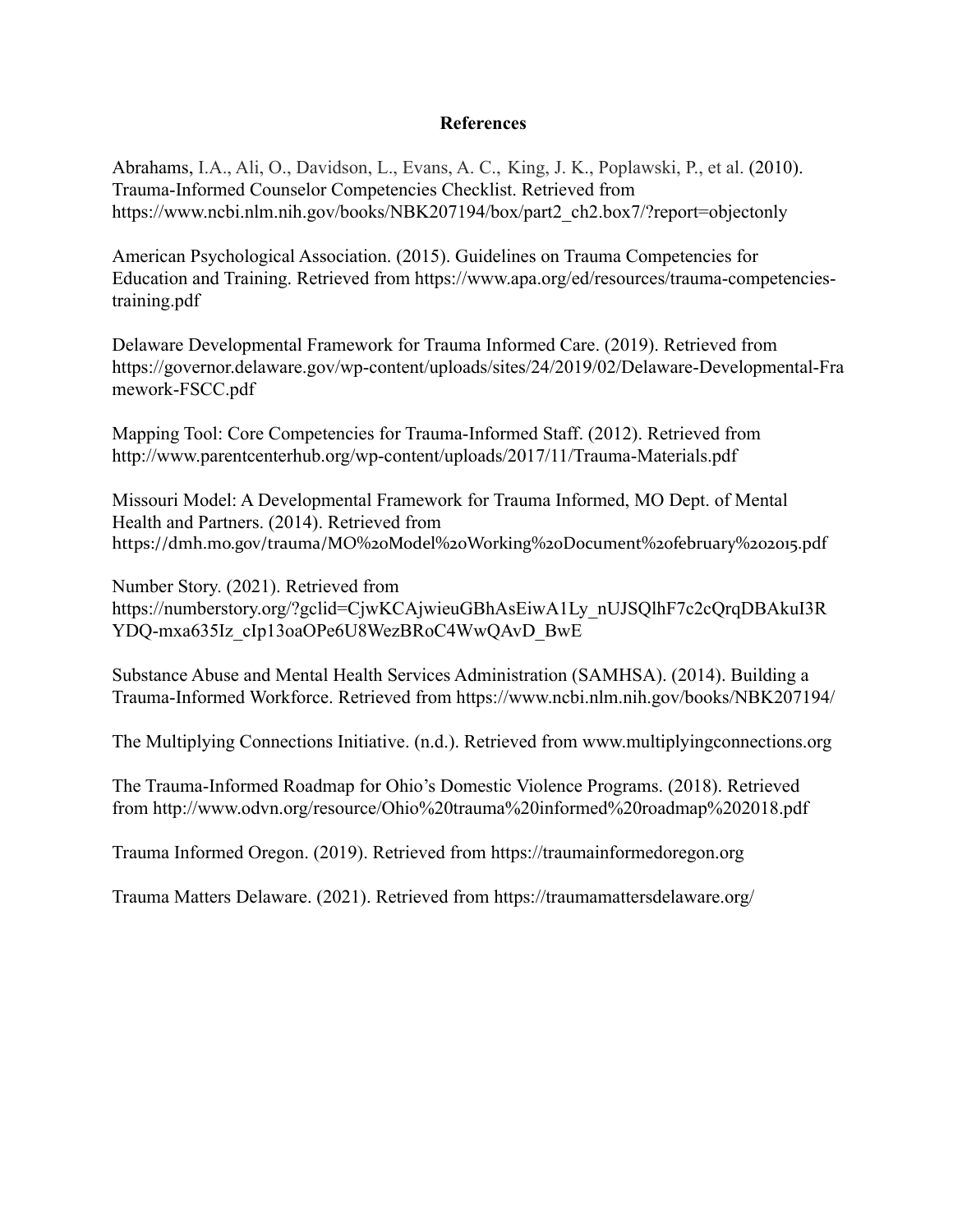| <b>Resources and Glossary</b>        |                                                                                                                                                                                                                                                                                                                                                                                                                                                                                                                                                     |                                                                          |
|--------------------------------------|-----------------------------------------------------------------------------------------------------------------------------------------------------------------------------------------------------------------------------------------------------------------------------------------------------------------------------------------------------------------------------------------------------------------------------------------------------------------------------------------------------------------------------------------------------|--------------------------------------------------------------------------|
| <b>Term</b>                          | <b>Definition</b>                                                                                                                                                                                                                                                                                                                                                                                                                                                                                                                                   | <b>Source</b>                                                            |
| Adverse<br>childhood<br>experiences  | Adverse Childhood Experiences include emotional,<br>physical, or sexual abuse; emotional or physical neglect;<br>domestic violence; parental substance use; parental mental<br>illness; parental separation or divorce; or incarcerated<br>household member. Such experiences are linked to long<br>term health outcomes in a series of studies (Felitti et al,<br>1998).                                                                                                                                                                           | Centers for<br><b>Disease</b><br>Control and<br>Prevention               |
| Adverse<br>community<br>environments | There are manifestations, or symptoms, of community<br>trauma at the community level. The symptoms are present<br>in the social-cultural environment, the physical/built<br>environment, and the economic environment. They include<br>violence, dilapidated buildings, deteriorating roads, poor<br>transportation, and crippled local economies.                                                                                                                                                                                                  | Prevention<br>Institute                                                  |
| Childhood<br>adversity               | Childhood adversity includes child abuse and neglect,<br>exposure to violence, and family economic hardship. (see<br>Adverse Childhood Experiences and Adverse Community<br>Environments)                                                                                                                                                                                                                                                                                                                                                           | <b>Administratio</b><br>for<br>n.<br>Children<br>$\&$<br><b>Families</b> |
| Compassion<br>fatigue                | Compassion Fatigue (CF) is when someone who regularly<br>hears/witnesses very difficult and traumatic stories begins<br>to lose their ability to feel empathy for their clients, loved<br>ones and co-workers. This deep physical and emotional<br>exhaustion has been described as "having nothing left to<br>give" and "an occupational hazard". Compassion Fatigue<br>can show as a variety of symptoms presenting either<br>behaviorally, emotionally, relationally, physically and<br>spiritually. Sometimes CF is misdiagnosed as depression. | Compassion<br><b>Fatigue</b>                                             |
| Cultural trauma                      | Cultural trauma occurs when members of a collectivity feel<br>they have been subjected to a horrendous event that leaves<br>indelible marks upon their group consciousness, marking<br>their memories forever and changing their future identity in<br>fundamental and irrevocable ways.                                                                                                                                                                                                                                                            | Cultural<br>Trauma                                                       |
| Four R's                             | Realization, recognize, respond, resist re-traumatization                                                                                                                                                                                                                                                                                                                                                                                                                                                                                           | <b>SAMHSA</b>                                                            |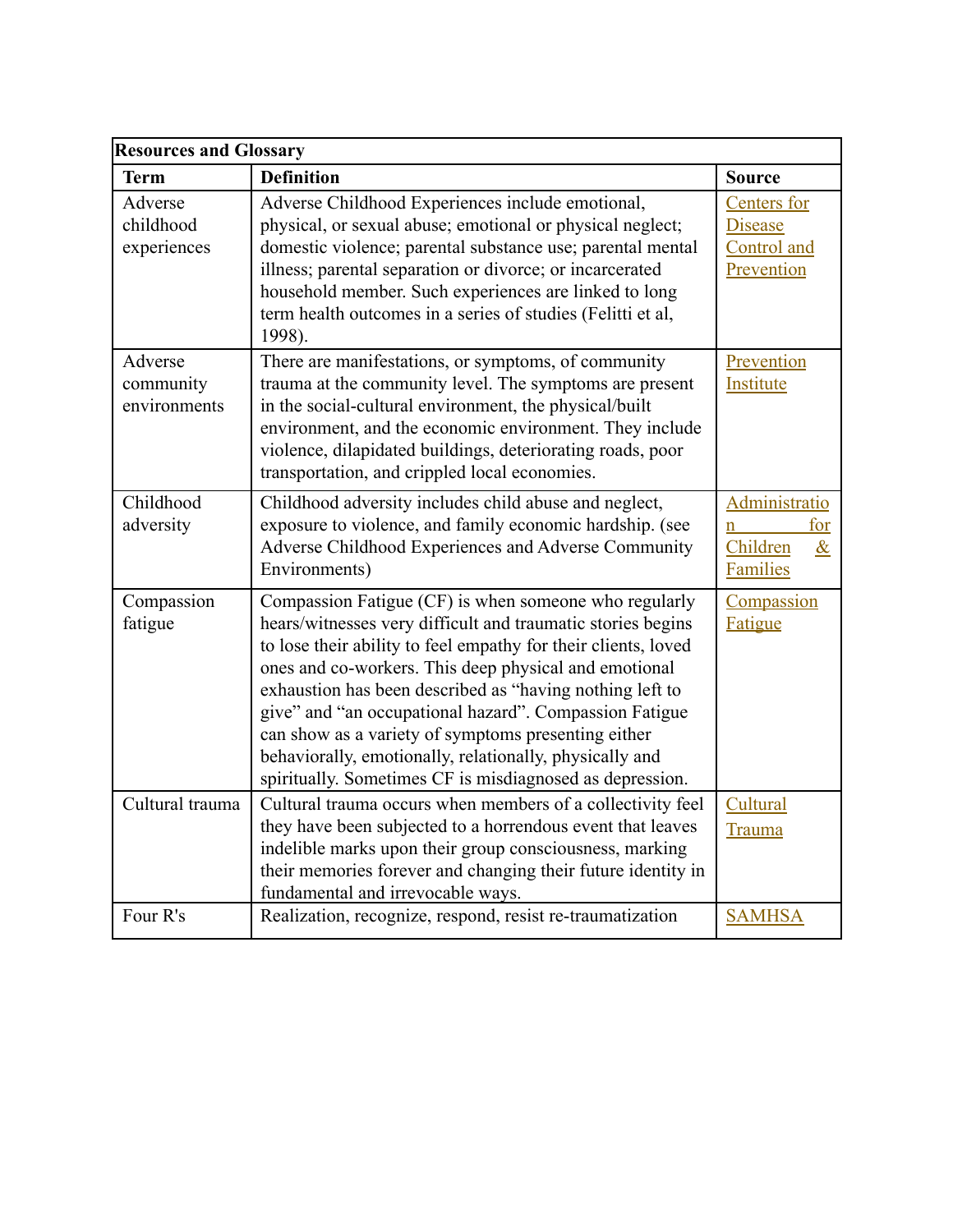| Historical      | Historical trauma refers to trauma inflicted in the past on   | <b>SAMHSA</b>    |
|-----------------|---------------------------------------------------------------|------------------|
| trauma          | members of a certain cultural group that may continue to      |                  |
|                 | have effects on the current generation. The concept was       |                  |
|                 | originally developed to help explain how generations          |                  |
|                 | descended from Holocaust survivors continued to be            |                  |
|                 | psychologically affected by the trauma their parents and/or   |                  |
|                 | grandparents had experienced (Duran et al., 1998; Sotero,     |                  |
|                 | 2006). Clinicians working with other populations, such as     |                  |
|                 |                                                               |                  |
|                 | Native Americans, observed a similar pattern with regard to   |                  |
|                 | how the behavioral health of more recent generations          |                  |
|                 | continued to be affected by violence committed against        |                  |
|                 | their ancestors (Brave Heart, 2003, 2004; Duran, Duran,       |                  |
|                 | Brave Heart, & Yellow Horse-Davis, 1998). Other groups        |                  |
|                 | who experienced large-scale and well-remembered               |                  |
|                 | violence, such as attempted genocide or slavery, also have    |                  |
|                 | to deal with historical trauma.                               |                  |
| Multi-          | Multigenerational/intergenerational trauma is a traumatic     | Multi-generati   |
| generational    | event (or events) that began years prior to the current       | onal Trauma      |
| trauma/         | generation and has impacted the ways in which individuals     |                  |
| intergeneration | within a family understand, cope with, and heal from          |                  |
| al trauma       | trauma.                                                       |                  |
| Protective      | Think of these as the opposite of ACEs—the factors or         | <b>Harvard</b>   |
| factors         | circumstances in a child's life that buffer her/him from      | University       |
|                 | harm and promote stability and resilience. Research has       |                  |
|                 | shown that supportive family and social relationships,        |                  |
|                 | exercise, adequate sleep, proper nutrition, spending time in  |                  |
|                 | nature, listening to music, and meditation are key protective |                  |
|                 | factors for individuals. Protective community factors         |                  |
|                 | include adequate housing, access to good health care,         |                  |
|                 | support in times of need, involvement with healthy systems    |                  |
|                 | (e.g., trauma-informed schools), adequate-paying jobs for     |                  |
|                 | parents so that they can spend time with their children,      |                  |
|                 | healthy work environments for parents so that they don't      |                  |
|                 | bring trauma home with them, and caring adults outside the    |                  |
|                 | family who serve as mentors and role models                   |                  |
| Resilience      | This is the capacity to cope with stress, overcome adversity  | <b>Community</b> |
|                 | and thrive despite (and perhaps even because of) challenges   | Resilience       |
|                 | in life. People who are resilient see setbacks and            | Cookbook         |
|                 | disappointments as opportunities to grow. While some          |                  |
|                 | people may seem to be naturally more resilient, research      |                  |
|                 | shows that children, adults and even communities can learn    |                  |
|                 | skills and ways of thinking that boost resilience and help    |                  |
|                 | them grow.                                                    |                  |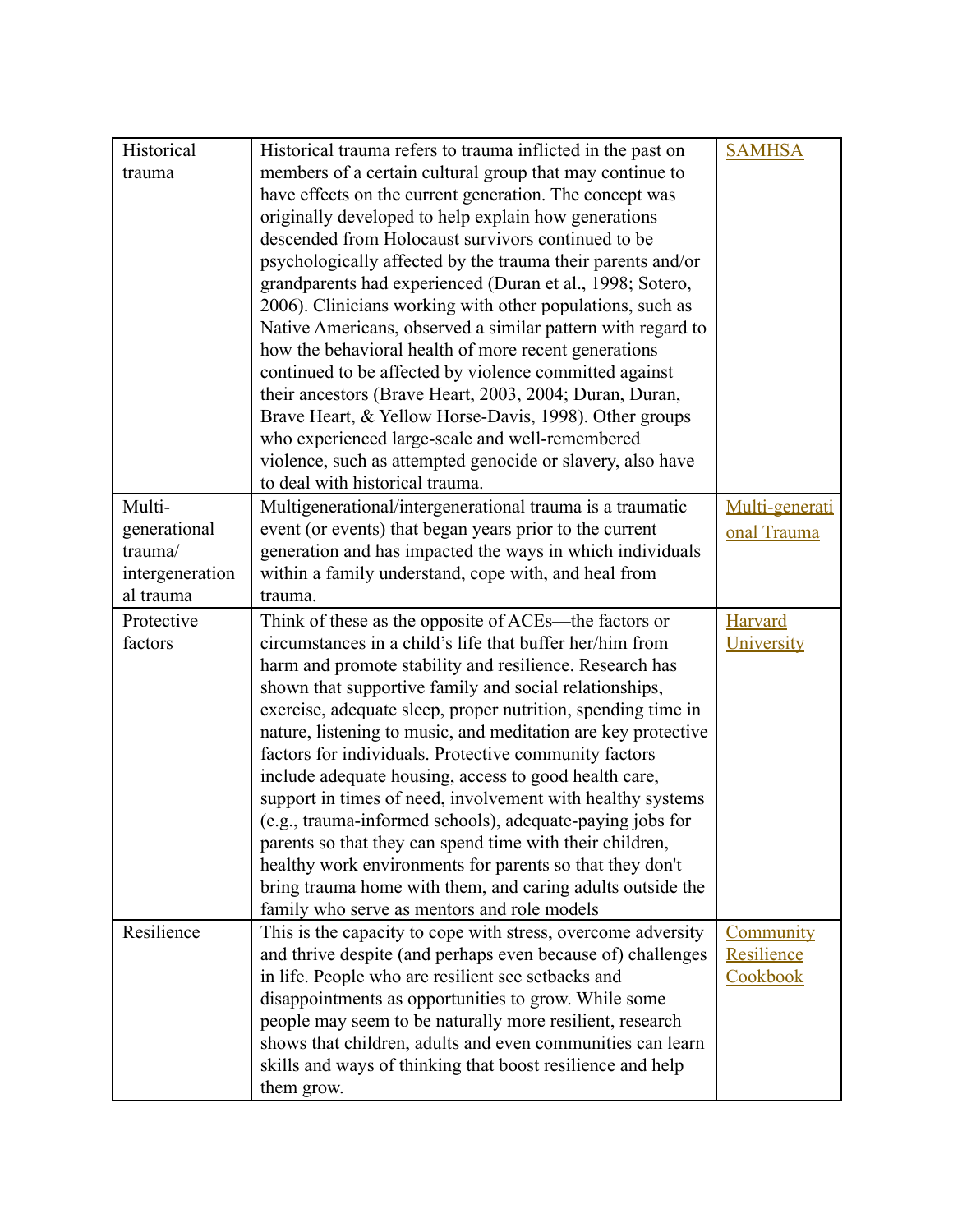| Re-<br>traumatization                        | Retraumatization is a situation, attitude, or environment<br>that reminds a person of the events or dynamics of the<br>original trauma and triggers the overwhelming feelings and<br>reactions associated with them. This can happen at any<br>time, but is very noticeable in an organization that is<br>supposed to be a caring organization, such as a school,<br>healthcare clinic, substance-abuse clinic, or place of<br>worship.                                                                                                                                                                                                                                                                                                                                                                | The New<br>Social<br>Worker     |
|----------------------------------------------|--------------------------------------------------------------------------------------------------------------------------------------------------------------------------------------------------------------------------------------------------------------------------------------------------------------------------------------------------------------------------------------------------------------------------------------------------------------------------------------------------------------------------------------------------------------------------------------------------------------------------------------------------------------------------------------------------------------------------------------------------------------------------------------------------------|---------------------------------|
| <b>SAMHSA</b>                                | Safety; trustworthiness and transparency; peer support;                                                                                                                                                                                                                                                                                                                                                                                                                                                                                                                                                                                                                                                                                                                                                | <b>SAMHSA</b>                   |
| principles of<br>trauma-<br>informed<br>care | collaboration and mutuality; empowerment, voice, and<br>choice; cultural, historical, and gender issues                                                                                                                                                                                                                                                                                                                                                                                                                                                                                                                                                                                                                                                                                                |                                 |
| Secondary                                    | This refers to the suffering and stress that comes from                                                                                                                                                                                                                                                                                                                                                                                                                                                                                                                                                                                                                                                                                                                                                | Community                       |
| trauma                                       | witnessing, helping, or trying to help a person who has<br>ACEs and exhibits signs of trauma. Nurses, teachers,<br>hospice workers, foster parents, child welfare workers,<br>physicians, police officers, judges and emergency<br>responders may experience secondary trauma. Symptoms<br>of secondary trauma can include sadness, anger, poor<br>concentration, emotional and physical exhaustion, and<br>shame.                                                                                                                                                                                                                                                                                                                                                                                     | Resilience<br>Cookbook          |
| Self-care                                    | Self-care refers to actions and attitudes which contribute to<br>the maintenance of well-being and personal health and<br>promote human development                                                                                                                                                                                                                                                                                                                                                                                                                                                                                                                                                                                                                                                    | <b>Habits</b> for<br>Well-being |
| Three E's                                    | Event, experience, effects                                                                                                                                                                                                                                                                                                                                                                                                                                                                                                                                                                                                                                                                                                                                                                             | <b>SAMHSA</b>                   |
| Three Realms of                              | The ACEs in three realms - household, community, and                                                                                                                                                                                                                                                                                                                                                                                                                                                                                                                                                                                                                                                                                                                                                   | 3 Realms of                     |
| <b>ACEs</b>                                  | environment - intertwine throughout people's lives, and affect the<br>viability of families, communities, organizations, and systems.                                                                                                                                                                                                                                                                                                                                                                                                                                                                                                                                                                                                                                                                  | <b>ACEs</b>                     |
| Trauma                                       | Individual trauma results from an event, series of events, or<br>set of circumstances experienced by an individual as<br>physically and/or emotionally harmful, overwhelming,<br>and/or life-threatening with lasting adverse effects on the<br>individual's functioning and mental, physical, social,<br>emotional, or spiritual well-being. A community (e.g., a<br>neighborhood, a city, a region, a state, or a nation) can also<br>experience trauma that results in lasting adverse effects in<br>the entire community's functioning and well-being.<br>Examples include war (Syria, Sierra Leone), natural<br>disasters (e.g., tornadoes, floods, and earthquakes that<br>destroy parts of a city), and violence (West Virginia Tech<br>campus shooting, shootings of children in Newtown, CT). | <b>SAMHSA</b>                   |